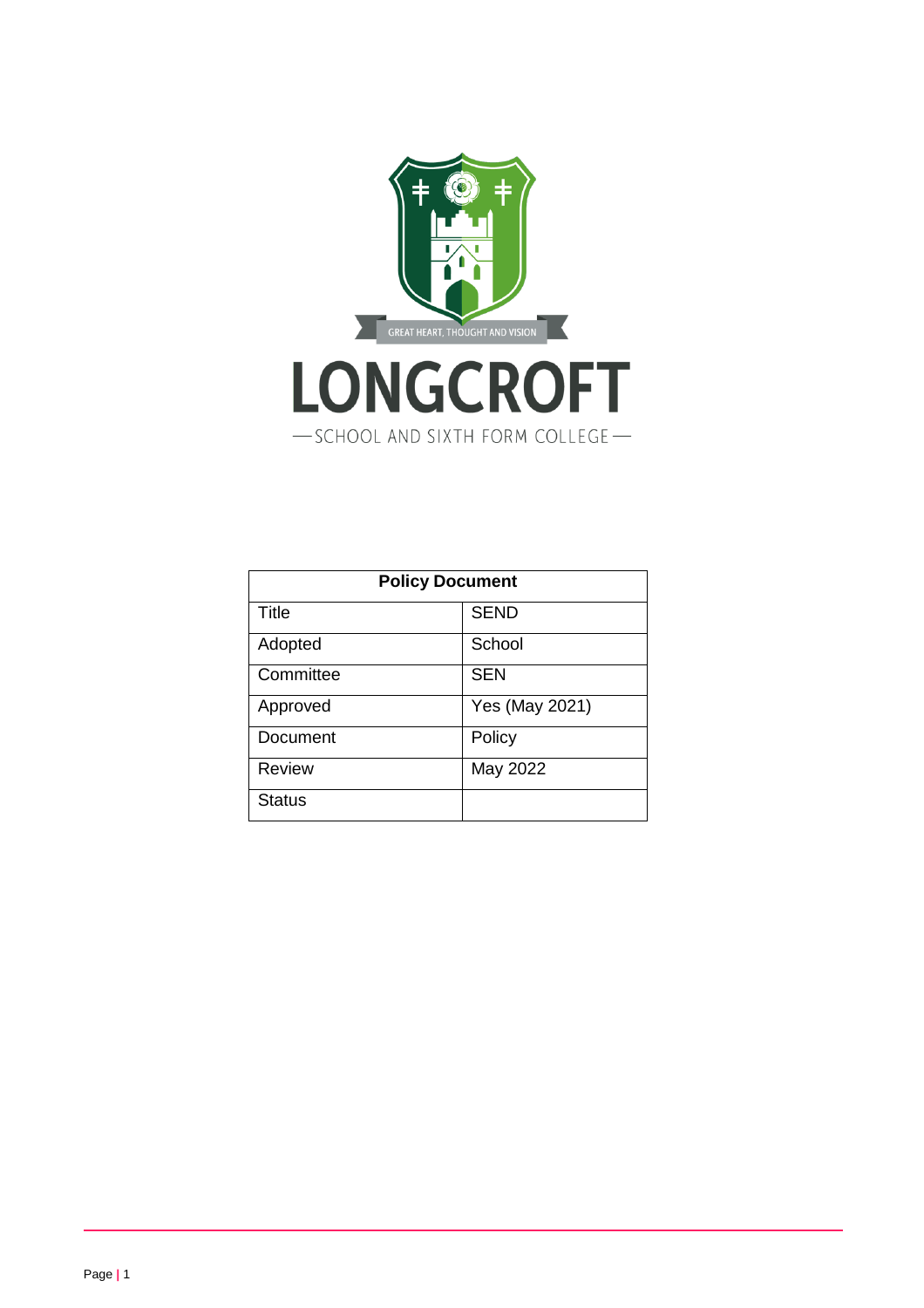# **Contents**

- 1. Aims
- 2. Legislation and Guidance
- 3. Definitions
- 4. Roles and Responsibilities
- 5. SEN Information Report
- 6. Monitoring arrangements
- 7. Links with other policies and documents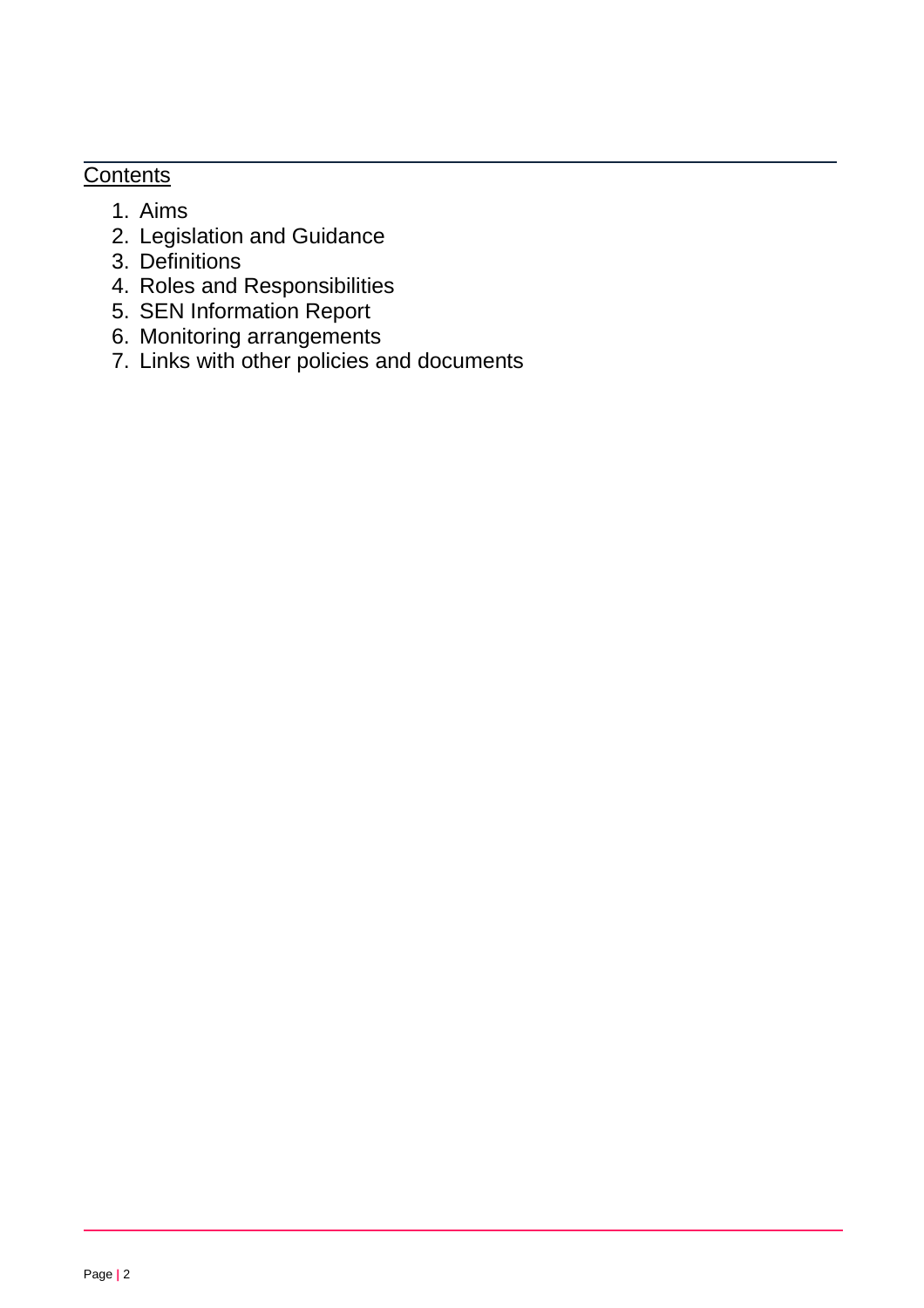# **1. Aims**

Our SEN policy and information report aims to:

- Set out how our school will support and make provision for pupils with special educational needs (SEN)
- Explain the roles and responsibilities of everyone involved in providing for pupils with SEN

## **Main Aims**

Our school is committed to ensuring equality of education and opportunity for pupils with a Special Educational Need and/or Disability (SEND).

We aim to develop a culture of inclusion and diversity in which people feel free to disclose their SEND and are encouraged and able to participate fully in school life. Our school believes that diversity is a strength, which should be respected and celebrated by all those who learn, teach and visit here. It is our hope that all our pupils becoming adults of the future will have an understanding and empathy in relation to those with SEND and will positively contribute to an inclusive society.

- To provide the best possible education for all pupils including those with a SEND within a supportive and caring community equipping them with the attitude, skills and abilities to cope with a rapidly changing world,
- To ensure that there is no evidence of discrimination in relation to those with SEND
- To encourage all those connected to pupils with SEND to have realistic but high expectations
- To encourage all pupils with SEND to have realistic but high expectations of themselves
- To feel confident that all staff are supported through professional development opportunities to understand and provide an appropriate education for the SEND pupils,
- To ensure that those with SEND feel safe within their learning environment,
- To provide reasonable adjustments to the fabric of the building and school site wherever necessary to meet the needs of the those with a disability in relation to bespoke individual need or through strategic accessibility planning,
- To review all policies into practice to ensure that they reflect differentiation, accessibility and reasonable adjustments where relevant,
- To ensure that special educational needs and disabilities (SEND) are identified at the earliest point with support routinely put in place quickly.
- To monitor impact of provision for those pupils with SEND in relation to agreed measures such as academic progress, attendance and records of bullying incidents,
- To feel confident that our SEND pupils have reached their full potential,
- To ensure that up to date national and local legislation or guidance is adhered to and implemented.
- To ensure that the SENCO is adequately supported in order to fulfill the leadership and management role.
- To ensure that the SENCO is a qualified teacher and accesses the relevant post graduate course if appropriate.
- To work alongside specialists, services and agencies to meet the individual need of the SEND pupil and family.
- To work alongside parents/carers to allow them to feel equal in meeting their child's needs and to ensure that they feel confident that their child is educated and cared for appropriately,
- To ensure that pupil participation is embedded in practice and that reasonable adjustments are made to allow those with SEND to have a voice,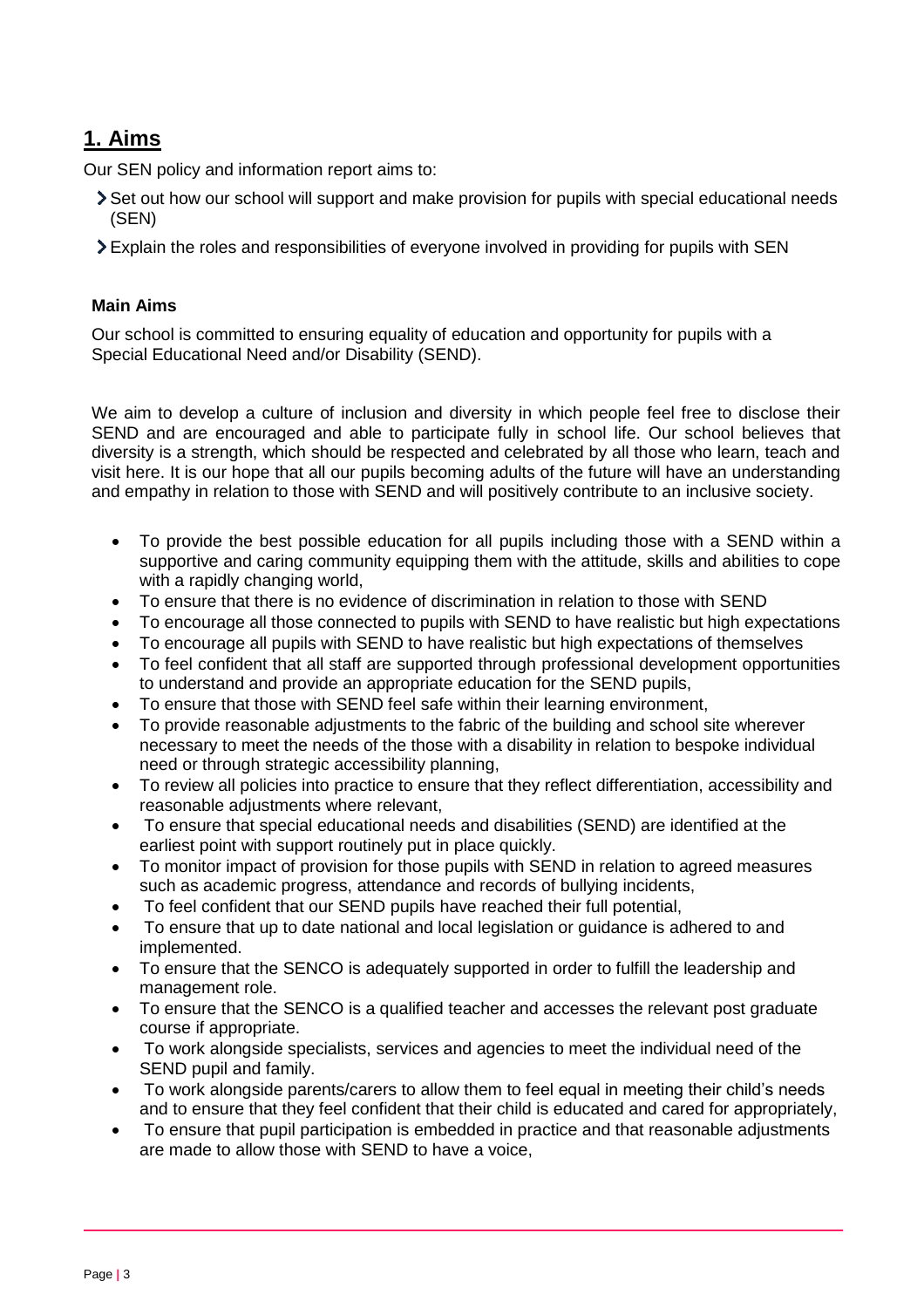• To embed a response to provide flexibility and variety of intervention and practice in order to meet the needs of those with SEND.

## **2. Legislation and Guidance**

This policy and information report is based on the statutory [Special Educational Needs and](https://www.gov.uk/government/uploads/system/uploads/attachment_data/file/398815/SEND_Code_of_Practice_January_2015.pdf)  [Disability \(SEND\) Code of Practice](https://www.gov.uk/government/uploads/system/uploads/attachment_data/file/398815/SEND_Code_of_Practice_January_2015.pdf) and the following legislation:

- [Part 3 of the Children and Families Act 2014,](http://www.legislation.gov.uk/ukpga/2014/6/part/3) which sets out schools' responsibilities for pupils with SEN and disabilities
- [The Special Educational Needs and Disability Regulations 2014,](http://www.legislation.gov.uk/uksi/2014/1530/contents/made) which set out schools' responsibilities for education, health and care (EHC) plans, SEN co-ordinators (SENCOs) and the SEN information report
- Regulations of the Children and Families Act 2014 and the Revised Code of practice 0-25 years January 2015 which requires schools to provide:

"High quality teaching that is differentiated and personalized and will meet the individual needs of the majority of children and young people. Some children and young people need educational provision that is additional to or different from this. This is special educational needs under Section 21 of the Children and Families act 2014. Schools and colleges must use their best endeavors to ensure that such provision is made for those who need it. Special educational provision is underpinned by high quality teaching and is compromised by anything less." CoP 1.24 January 2015

We have a whole school approach to meeting SEND; every teacher at Longcroft School is a teacher of pupils with SEND and is responsible for the progress and development of all pupils in their classes. As required in the Special Educational Needs and Disability Code of Practice: 0 to 25 years: January 2015, we believe that:

*'All children and young people are entitled to an appropriate education, one that is appropriate to their needs, promotes high standards and the fulfillment of potential. This should enable them to:*

- *achieve their best,*
- *become confident individuals living fulfilling lives, and*
- *make a successful transition into adulthood, whether into employment, further or higher education or training.'*

# **3. Definitions**

A pupil has SEN if they have a learning difficulty or disability which calls for special educational provision to be made for them.

They have a learning difficulty or disability if they have:

- A significantly greater difficulty in learning than the majority of the others of the same age, or
- A disability which prevents or hinders them from making use of facilities of a kind generally provided for others of the same age in mainstream schools.

Special educational provision is educational or training provision that is additional to, or different from, that made generally for other children or young people of the same age by mainstream schools.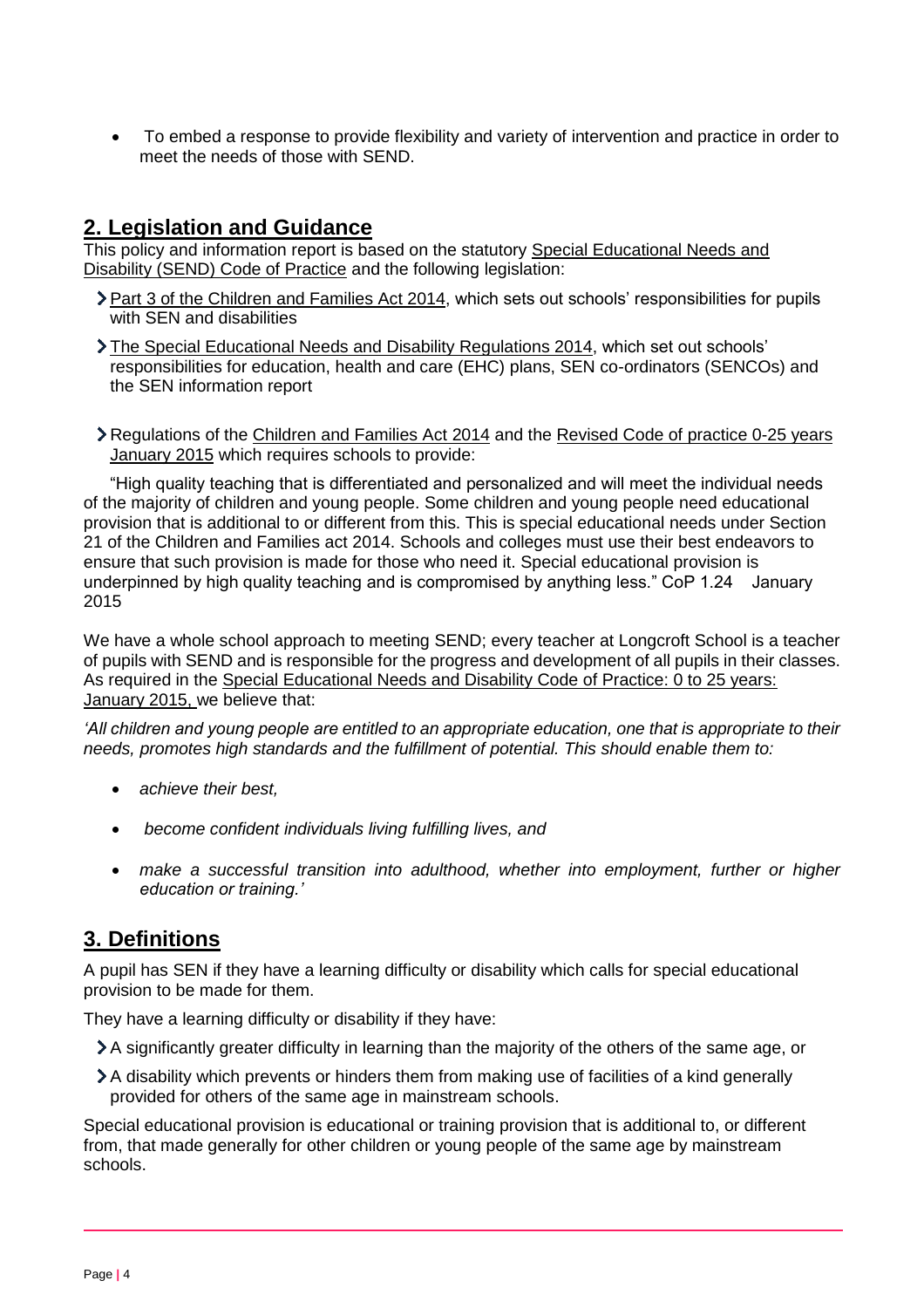*'Making higher quality teaching normally available to the whole class is likely to mean that fewer pupils will require such (additional) support.' The Special Educational Needs and Disability Code of Practice: 0 to 25 years: January 2015*

#### **In the Code of Practice January 2015, 4 areas of need were identified:**

- Communication and interaction
- Cognition and learning
- Social, emotional and mental health difficulties
- Sensory and/or physical needs

#### **Supporting Pupils with Medical conditions**

*'The Children and Families Act 2014 places a duty on maintained schools and academies to make arrangements to support pupils with medical conditions. Individual healthcare plans will normally specify the type and level of support required to meet the medical needs of such pupils. Where children and young people also have SEN, their provision should be planned and delivered in a coordinated way with the healthcare plan. Schools are required to have regard to statutory guidance 'Supporting pupils at school with medical conditions'*

*The Special Educational Needs and Disability Code of Practice: 0 to 25 years: January 2015*

#### **Supporting Pupils with a Disability**

*'All schools have duties under the Equality Act 2010 towards individual disabled children and young people. They must make reasonable adjustments, including the provision of auxiliary aids and services for disabled children, to prevent them being put at a substantial disadvantage.'*

*The Special Educational Needs and Disability Code of Practice: 0 to 25 years: January 2015*

## **4. Roles and Responsibilities**

#### **4.1 The SENCO**

The consultant SENCO is **Hannah Reilly.**

Longcroft School

Burton Road

Beverley

HU17 7EJ

TEL: 01482 862171

[SEN@longcroft.eriding.net](mailto:SEN@longcroft.eriding.net)

They will:

Work with the head of school and SEN governor to determine the strategic development of the SEN policy and provision in the school.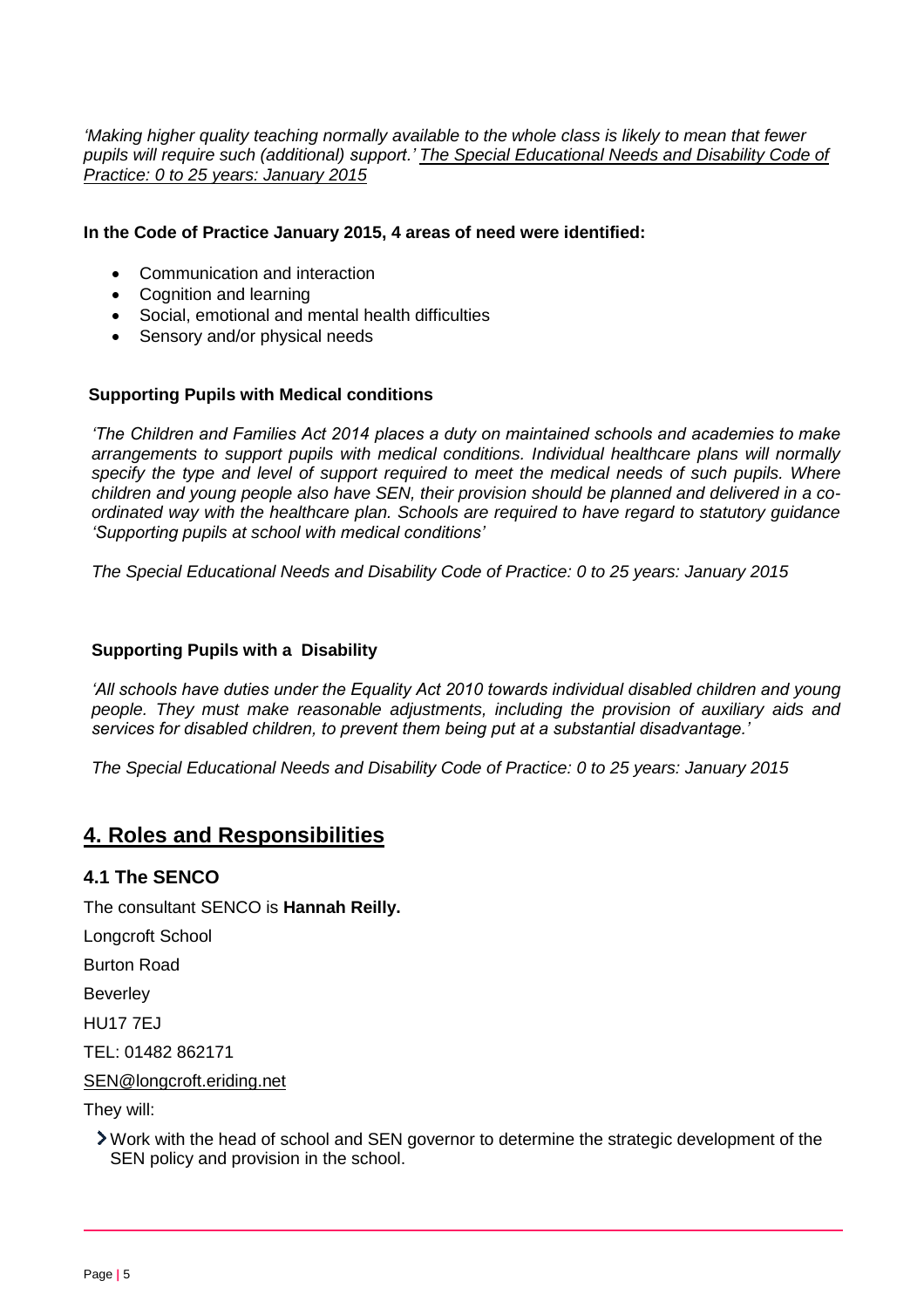- Have day-to-day responsibility for the operation of this SEN policy and the co-ordination of specific provision made to support individual pupils with SEN, including those who have EHC plans.
- Provide professional guidance to colleagues and work with staff, parents, and other agencies to ensure that pupils with SEN receive appropriate support and high-quality teaching.
- Advise on the graduated approach to providing SEN support.
- Advise on the deployment of the school's delegated budget and other resources to meet pupils' needs effectively.
- Be the point of contact for external agencies, especially the local authority and its support services.
- Liaise with potential next providers of education to ensure that the school meets its responsibilities under the Equality Act 2010 with regard to reasonable adjustments and access arrangements.
- Ensure the school keeps the records of all pupils with SEN up to date.

#### **4.2 The SEN governor**

The SEN governor is **Kerri Harold.**

They will:

- Help to raise awareness of SEN issues at governing board meetings.
- Monitor the quality and effectiveness of SEN and disability provision within the school and update the governing board on this.
- Work with the headteacher and SENCO to determine the strategic development of the SEN policy and provision in the school.

#### **4.3 The headteacher**

The Head of School is **Irie Grant.** 

They will:

- Work with the SENCO and SEN governor to determine the strategic development of the SEN policy and provision within the school.
- Have overall responsibility for the provision and progress of learners with SEN and/or a disability.

### **4.4 Class teachers**

Each class teacher is responsible for:

- The progress and development of every pupil in their class.
- Working closely with any teaching assistants or specialist staff to plan and assess the impact of support and interventions and how they can be linked to classroom teaching.
- Working with the SENCO to review each pupil's progress and development and decide on any changes to provision.
- Ensuring they follow this SEN policy.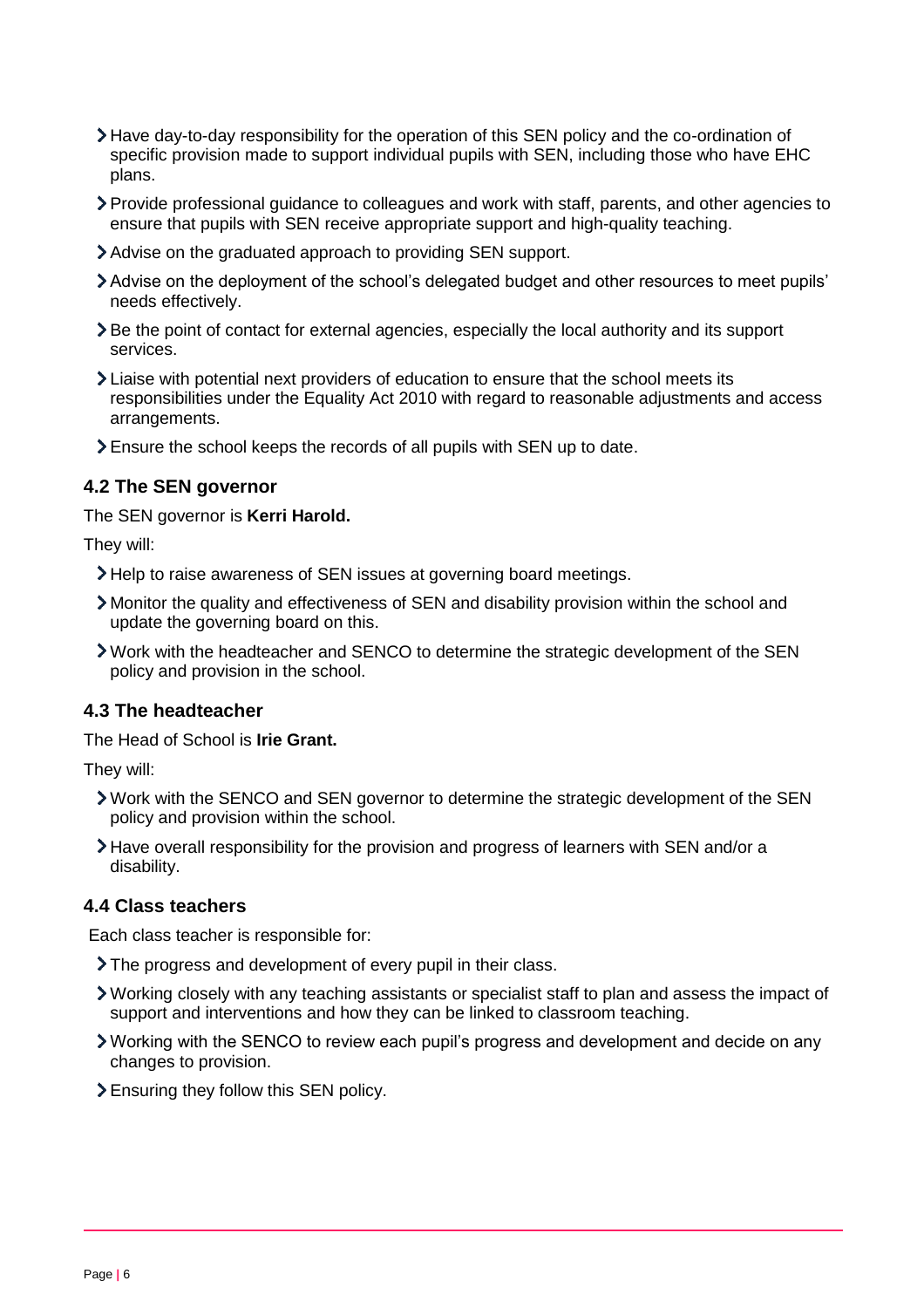# **5. SEN Information Report**

### **5.1 The kinds of SEN that are provided for**

Our school currently provides additional and/or different provision for a range of needs, including:

- Communication and interaction, for example, autistic spectrum disorder, Asperger's Syndrome, speech and language difficulties.
- Cognition and learning, for example, dyslexia, dyspraxia.
- Social, emotional and mental health difficulties, for example, attention deficit hyperactivity disorder (ADHD).
- Sensory and/or physical needs, for example, visual impairments, hearing impairments, processing difficulties, Diabetes and epilepsy.
- Moderate and other combinations of learning difficulties.

#### **5.2 Identifying pupils with SEN and assessing their needs**

*We will assess each pupil's current skills and levels of attainment, which will build on previous settings and Key Stages, where appropriate through:*

- Routine transition data collections,
- Visits to the feeder primary schools.
- Transitional review meetings (where appropriate).
- Pupil induction days.
- Additional pupil transition visits (where appropriate).
- Information from involved support services and parents.
- Baseline data and any necessary additional testing.
- For pupils transferring out of catchment, mid-term, then information is requested from parents, pupils, external agencies where applicable and the previous school.

Our school recognises that for some pupils SEND can be identified at an early age. However, for others, difficulties become evident only as they develop. We seek to recognize these needs as early as possible.

Class teachers will make regular assessments of progress for all pupils and identify those whose progress:

- $\ge$  Is significantly slower than that of their peers starting from the same baseline.
- Fails to match or better the child's previous rate of progress.
- Fails to close the attainment gap between the child and their peers.
- Widens the attainment gap.

This may include progress in areas other than attainment, for example, social needs.

Slow progress and low attainment will not automatically mean a pupil is recorded as having SEN.

When deciding whether special educational provision is required, we will start with the desired outcomes, including the expected progress and attainment, and the views and the wishes of the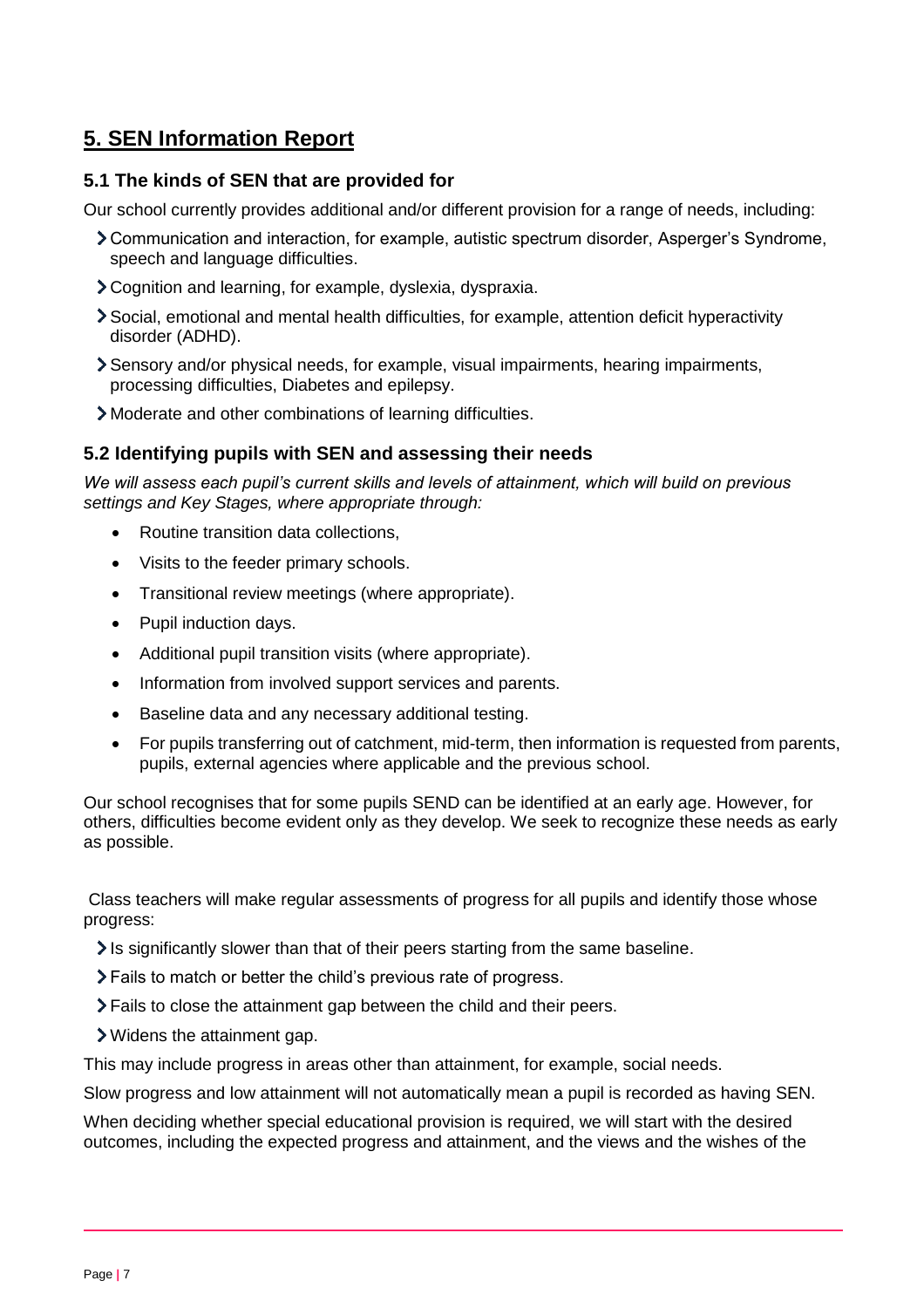pupil and their parents. We will use this to determine the support that is needed and whether we can provide it by adapting our core offer, or whether something different or additional is needed.

## **5.3 Consulting and involving pupils and parents**

We will have an early discussion with the pupil and their parents when identifying whether they need special educational provision. These conversations will make sure that:

- Everyone develops a good understanding of the pupil's areas of strength and difficulty.
- We take into account the parents' concerns.
- Everyone understands the agreed outcomes sought for the child.
- Everyone is clear on what the next steps are.

We will formally notify parents when it is decided that a pupil will receive SEN support.

The Local Authority offers further support and guidance to families of pupils with additional needs; this can be accessed through the East Riding Local Offer website [www.eastridinglocaloffer.org.uk](http://www.eastridinglocaloffer.org.uk/)

The school also has a SEN Information Report in compliance with the SEND Code of Practice January 2015 which is available on the School's website. The report will be updated annually.

## **5.4 Assessing and reviewing pupils' progress towards outcomes**

We will follow the graduated approach and the four-part cycle of **assess, plan, do, review**.

The class or subject teacher will work with the SENCO to carry out a clear analysis of the pupil's needs. This will draw on:

- The teacher's assessment and experience of the pupil.
- Their previous progress and attainment or behaviour.
- Other teachers' assessments, where relevant.
- The individual's development in comparison to their peers and national data.
- The views and experience of parents.
- > The pupil's own views.

.

Advice from external support services, if relevant.

The assessment will be reviewed regularly.

All teachers and support staff who work with the pupil will be made aware of their needs, the outcomes sought, the support provided, and any teaching strategies or approaches that are required. We will regularly review the effectiveness of the support and interventions and their impact on the pupil's progress.

## **5.5 Supporting pupils moving between phases and preparing for adulthood**

We will share information with the school, college, or other setting the pupil is moving to. We will agree with parents and pupils which information will be shared as part of this.

Throughout our pupils' time at Longcroft they will be supported through through the various phases of education: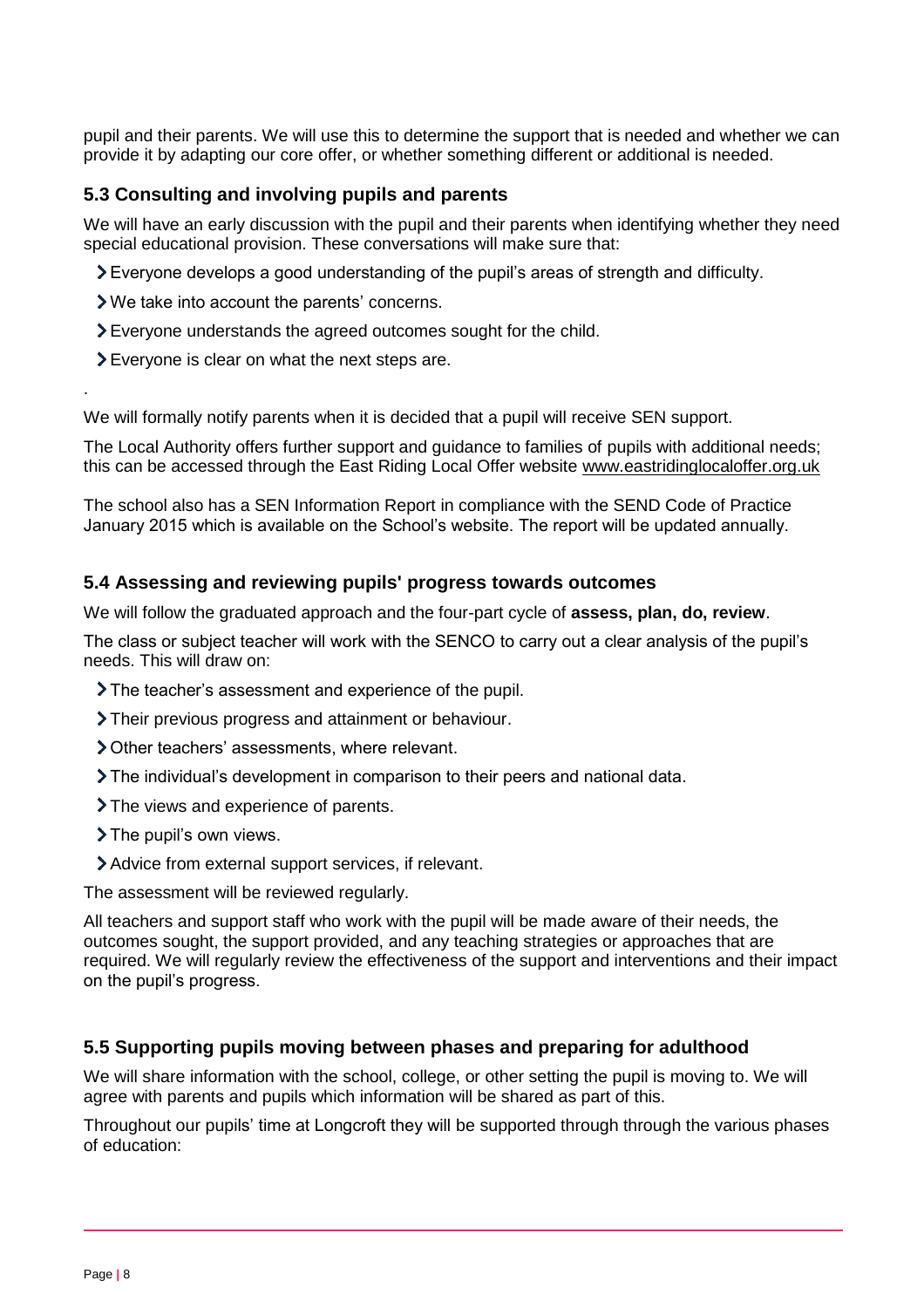- All pupils will be supported in making their options choices. For our SEN pupils, our team of TAs will liaise with teaching staff and parents, where required, in order to determine the best options available for each individual pupil.
- SEN and pupils with disabilities will gain priority access to careers information and guidance.
- SEN pupils will receive tailored support with application processes undertaken in order to move forward to higher education and next destinations.
- SEN staff will liaise with local destinations and facilitate visits, inductions and make access arrangements where required.
- Preparations for adulthood are centered around our ethos as the programme will be divided into three sections of 'great heart, thought and vision'. This programme is tailored to address relationships, mental health and careers information and where appropriate will be personalised to meet the needs of our SEN pupils.

## **5.6 Our approach to teaching pupils with SEN**

Teachers are responsible and accountable for the progress and development of all the pupils in their class.

High-quality teaching is our first step in responding to pupils who have SEN. This will be differentiated for individual pupils.

Pupils identified as SEND fall into one of two categories: SEN Support

• These are pupils requiring further intervention and/or assessment and will benefit from Longcroft's "additional to and different from" offer.

Statements/ Education, Health and Care Plans (EHCPs)

• A minority of pupils will have a statement of special educational need which sets out the need and the arrangements required to support the pupil in school.

## **The Range of Provision**

The school offers support at 3 levels.

1. Core Support

At Longcroft we also have a "core offer". This is wave one differentiated strategies to support not only high-quality learning in the classroom but a range of interventions; such as pastoral support, in class support, personalised learning. Additionally, we monitor the progress of pupils who may have an identified need but are making good progress within the classroom setting benefitting from Quality First Teaching (QFT).

2. School Support

Pupils identified at School Support will benefit from the School's Core offer plus support that is **"additional to and different from**". This may include mentoring, higher level access arrangements for exams such as a reader, computer interventions to develop literacy and numeracy skills, small group or one to one bespoke learning packages, Pupil Profiles where the pupil contributes to the strategies and support that will best meet their needs.

3. EHCP

Pupils with the most complex needs may have a statement or an EHCP. Each involves the support of outside expertise and agencies. Pupil progress is monitored closely, and Annual Reviews are held.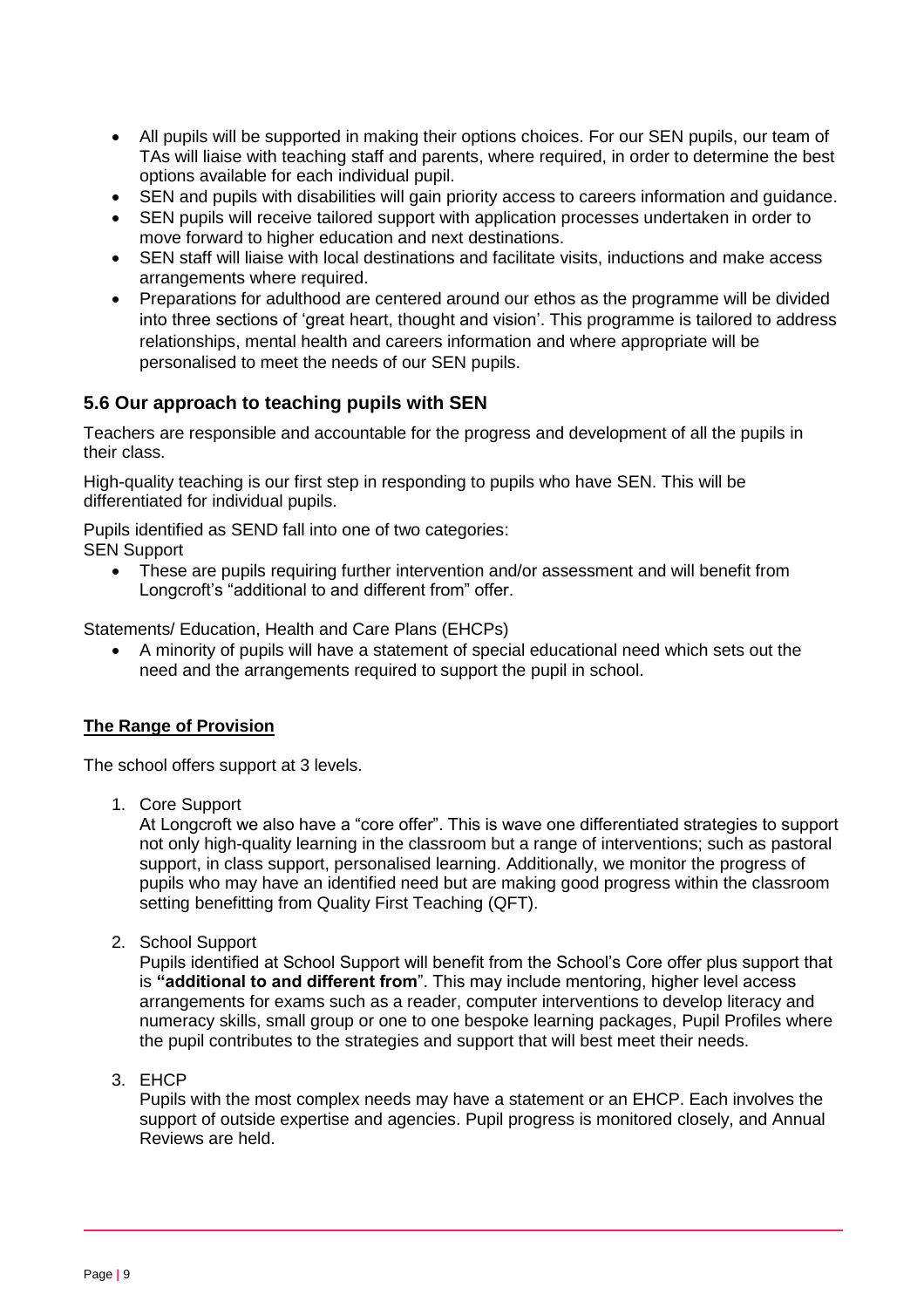The school will keep a register of all those pupils identified as having SEND in line with the need types shown above and we also monitor the progress of pupils receiving Longcroft's core offer.

The SENCO will ensure that the census is updated and gives an accurate picture of the SEND cohort in the school. Such information will be shared with governors and other professionals when appropriate but will only refer to named pupils with parental/carer permission.

The main methods of provision made by the School include:

- Classroom Learning with additional help and support by subject teachers through a differentiated curriculum. (QFT)
- In-class support
- Intervention classes taught by subject specialists.
- Curriculum Teams offer a menu of support throughout the year.
- Lexia computer program to develop literacy skills.
- Read and Write to support literacy skills in class.
- Laptops to support recording of work.
- Periods of withdrawal to work in a small group, pair or individually to develop reading, spelling, number skills, revision skills, social skills, development of speech and language skills, English as an Additional Language.
- Homework clubs.
- Lunchtime club for vulnerable pupils.
- Exam access arrangements.
- Pastoral support.
- Counselling in school support.
- Mentors Bespoke mentors working with a range of pupils: e.g.; PPG, disadvantaged, SEND.

#### **5.7 Adaptations to the curriculum and learning environment**

We make the following adaptations to ensure all pupils' needs are met:

- Differentiating our curriculum to ensure all pupils are able to access it, for example, by grouping, 1:1 work, teaching style, content of the lesson, etc.
- Adapting our resources and staffing
- Using recommended aids, such as laptops, coloured overlays, visual timetables, larger font, etc.
- Differentiating our teaching, for example, giving longer processing times, pre-teaching of key vocabulary, reading instructions aloud, etc.

#### **5.8 Additional support for learning**

We have an enthusiastic and broadly skilled team of teaching assistants who are trained to deliver high quality interventions and measure impact.

Teaching assistants will support pupils on a 1:1 basis and in small groups when testing indicates it may be of benefit to the pupil. This will be done under the direction of the member of teaching staff responsible for the respective subject area.

We work with the following agencies to provide support for pupils with SEN:

- Education Inclusion Service (which includes Educational Psychologists)
- SALT (Speech and Language Therapy)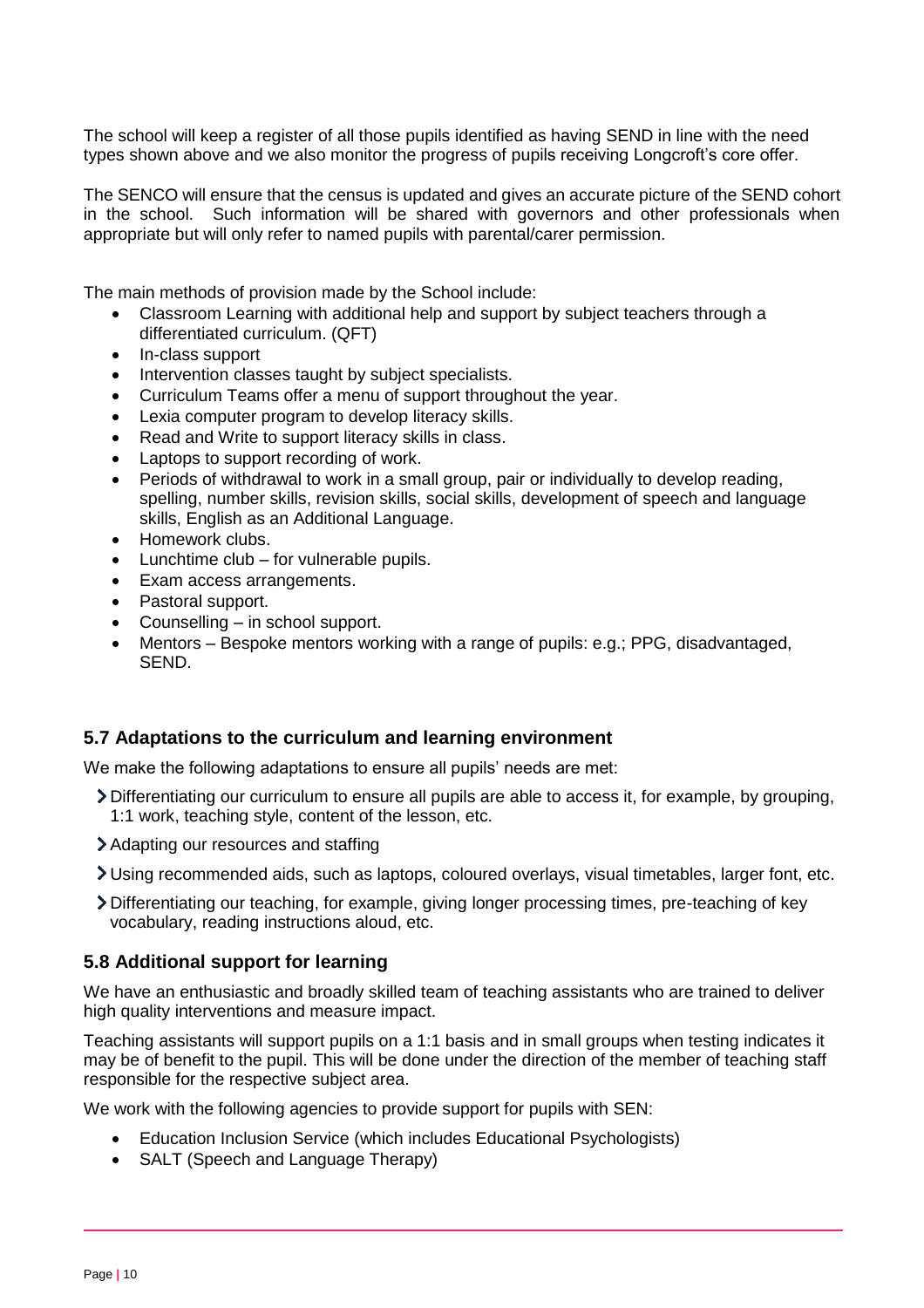- The Sensory and Physical Teaching Service (SaPTS)
- SENDIASS Parent Partnership
- CAMHS (Child and Adolescent Mental Health Service)
- YFSS (Youth and Family Support Service)
- EWO (Education and Welfare Officer)
- Social Services
- NHS / School Nurse Team
- PET Team
- Hub Provision
- SMASH

## **5.9 Expertise and training of staff**

We have a team of teaching assistants, including higher level teaching assistants (HLTAs) who are trained to deliver SEN provision. Cumulatively, we have over 90 years of experience in SEN provision.

Staff are provided with regular professional development opportunities that are delivered in house and are tailored to meet the ongoing and emerging needs of our SEN pupils.

We use specialist staff from within our associated schools in order to test for exam access arrangements.

## **5.10 Evaluating the effectiveness of SEN provision**

We evaluate the effectiveness of provision for pupils with SEN by:

- Reviewing pupils' individual progress towards their goals each term
- Reviewing the impact of interventions each term
- Using pupil questionnaires
- Monitoring by the SENCO
- Using provision maps to measure progress
- Holding annual reviews for pupils with EHC plans

#### **5.11 Enabling pupils with SEN to engage in activities available to those in the school who do not have SEN**

All of our extra-curricular activities and school visits are available to all our pupils, including our before-and after-school clubs.

All pupils are encouraged to go on our residential trips and to take part in sports day/ school productions and workshops. Support is co-ordinated to ensure access is available to all.

No pupil is ever excluded from taking part in these activities because of their SEN or disability. We work closely with pupils, parents and all external providers to ensure all needs are met and pupils are always included.

## **5.12 Complaints about SEN provision**

The School wherever possible, works in partnership with parents/carers to ensure a collaborative approach to meeting pupils' needs. All complaints are taken seriously and are heard through the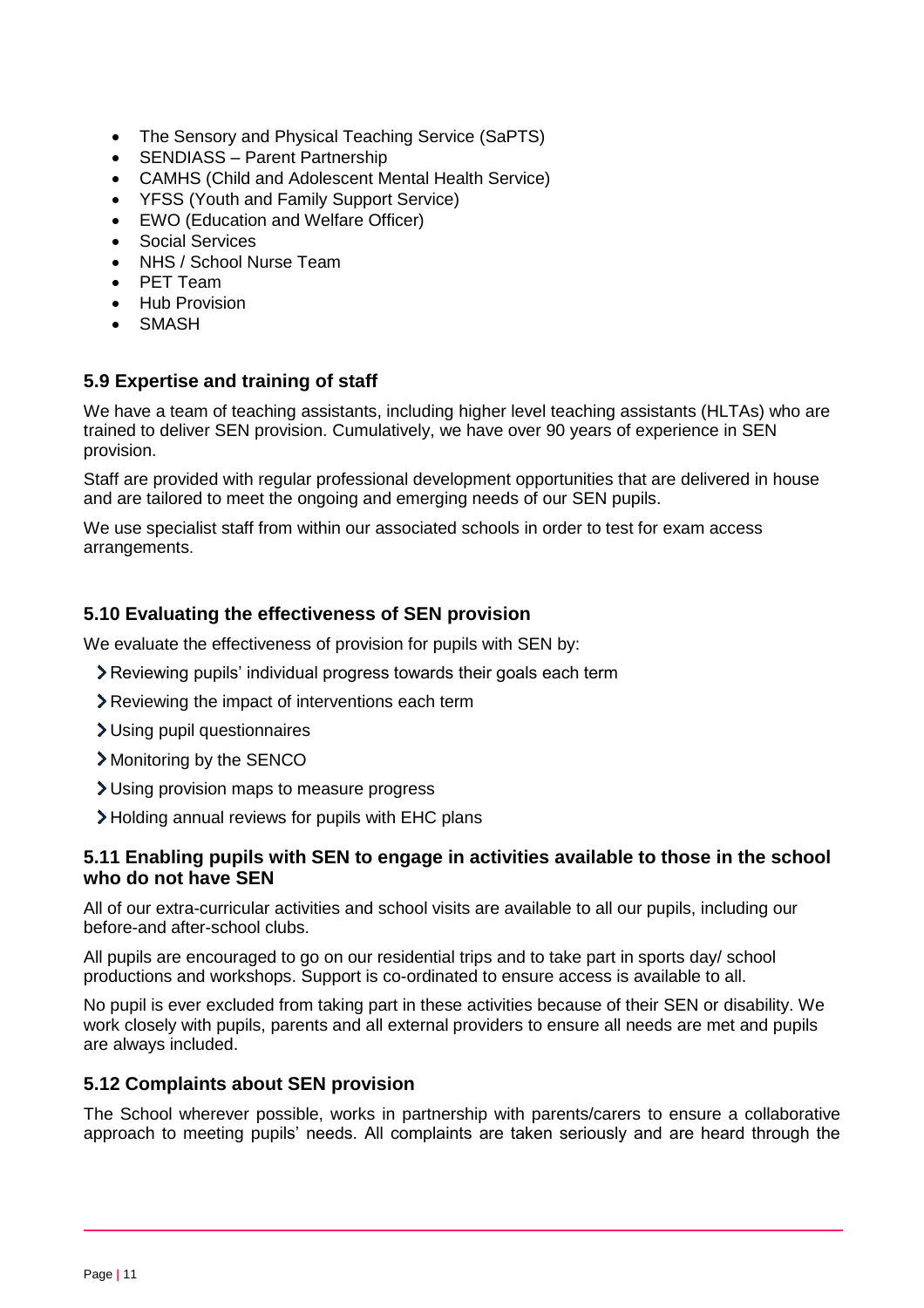School's complaints policy. The School's complaints procedure for SEND is the same as for all other incidents and is addressed in the policy available on the website or on request.

There is a requirement of local authorities to provide mediation services for those parents/carers of a pupil with SEND as an additional provision to the usual complaints procedure.

The parents of pupils with disabilities have the right to make disability discrimination claims to the first-tier SEND tribunal if they believe that our school has discriminated against their children. They can make a claim about alleged discrimination regarding:

- > Exclusions
- Provision of education and associated services
- Making reasonable adjustments, including the provision of auxiliary aids and services

The school will do everything possible to work with parents/carers to ensure that local and national complaints bodies will never have to be used.

#### **5.13 Contact details for raising concerns**

In the first instance, should concerns need to be raised the SEN team should be contacted on [SEN@longcroft.eriding.net](mailto:SEN@longcroft.eriding.net) as soon as is reasonably practicable.

Concerns can also be placed in writing: FAO Deputy Head Jonathan Rogers Longcroft School Burton Road **Beverley** HU17 7EJ

Alternatively, telephone contact with school can be made on: 01482 862171 and selecting the option for reception.

#### **5.14 The local authority local offer**

The Local Authority offers further support and guidance to families of pupils with additional needs; this can be accessed through the East Riding Local Offer website [www.eastridinglocaloffer.org.uk](http://www.eastridinglocaloffer.org.uk/)

The school also has a SEN Information Report in compliance with the SEND Code of Practice January 2015 which is available on the School's website. The report will be updated annually.